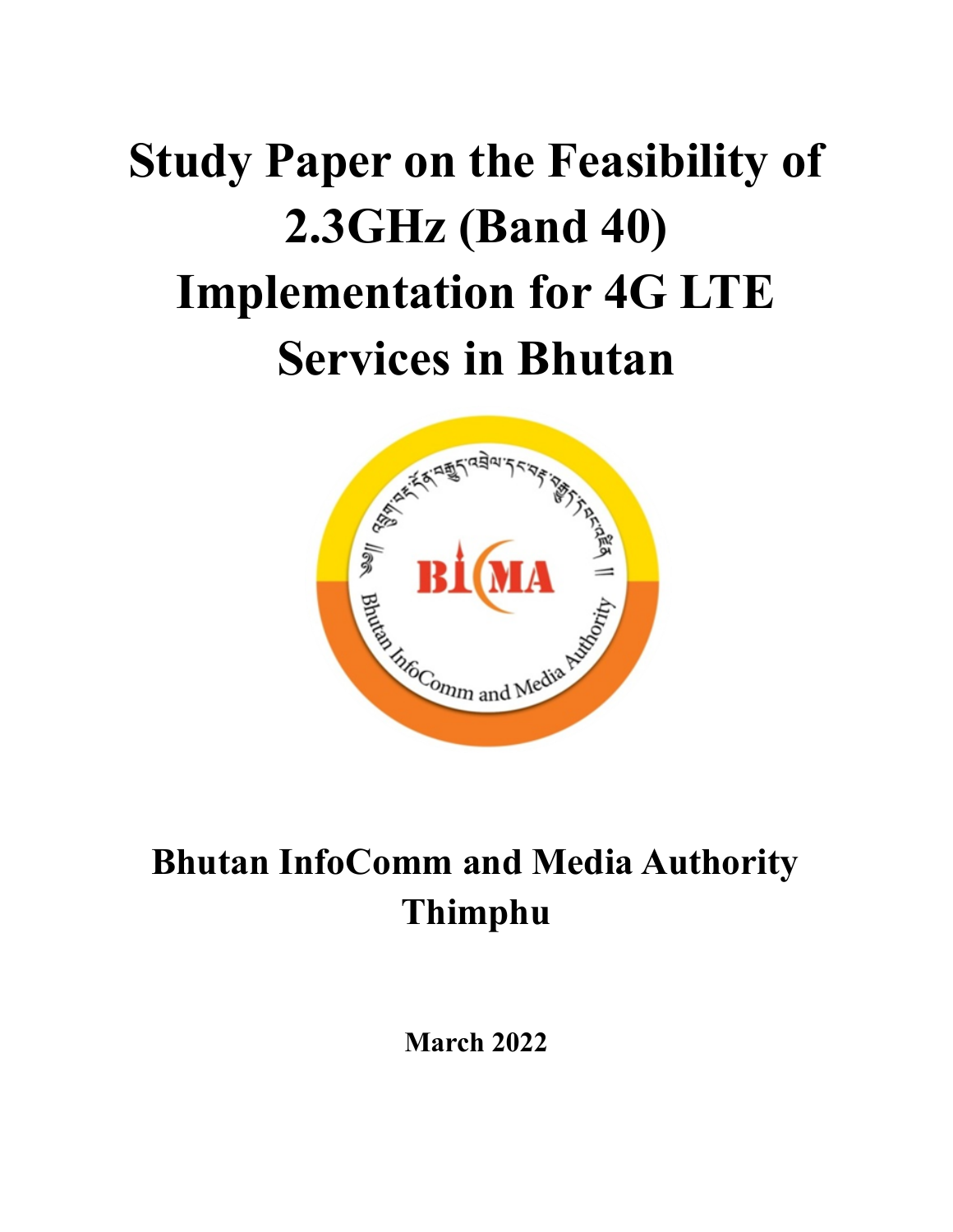| <b>Background</b>                                                           | $\mathbf{3}$ |
|-----------------------------------------------------------------------------|--------------|
| What is LTE Band 40?                                                        | $\mathbf{3}$ |
| <b>Services Which Uses 2.3GHz</b>                                           | 4            |
| Frequency that operators have deployed for 4G LTE in Bhutan                 | 4            |
| Frequency that operators have deployed for LTE in other countries           | 5            |
| List of LTE networks in Asia                                                | 5            |
| 2.3GHz Spectrum Allocation as per National Radio Rules and Regulations 2021 | 7            |
| The Countries and Operators Which Deployed 2.3 GHz for 4 GLTE               | 8            |
| Majority Mobile handsets brands available in Bhutan                         | 10           |
| <b>Possible Interference with Other Radio Services</b>                      | 13           |
| Advantages of Deploying 2.3GHz for Mobile Broadband                         | 14           |
| Proposed 2.3GHz LTE TDD Band Plan                                           | 15           |
| <b>Recommendation</b>                                                       | 16           |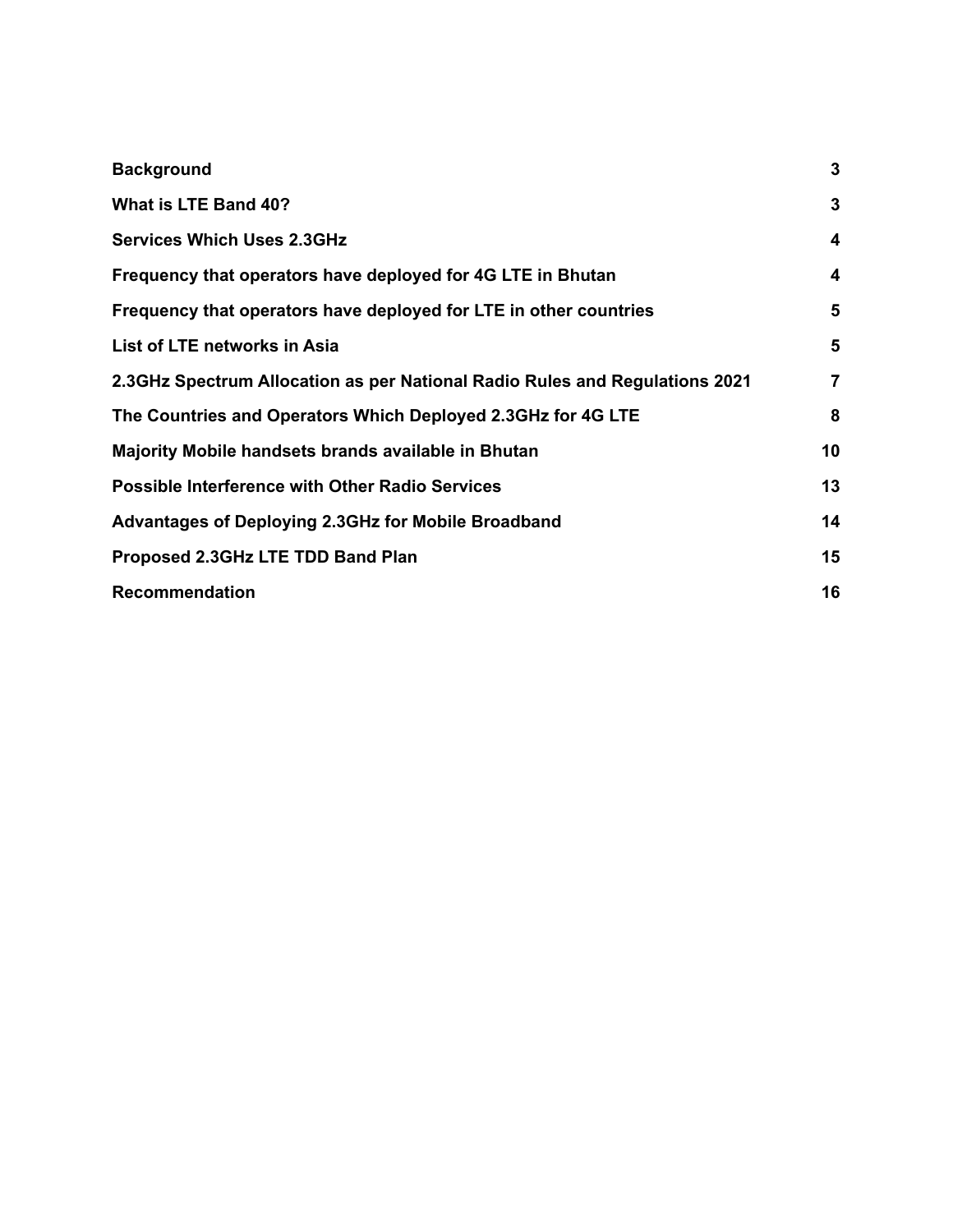# <span id="page-2-0"></span>**1. Background**

With the increase in the demand for mobile broadband services it is critical to enhance its Quality of Services (QoS) delivered to the customers. Recently, there were issues of degraded mobile broadband QoS especially during the lockdown period and it is important that every possible solution is studied and implemented for enhancing the mobile broadband QoS.

Network densification through deploying more mobile networks is one of the solutions to enhancing the mobile broadband QoS. However, owing to the limited land space especially in urban areas has significantly posed challenges to the telecom operators in expanding their mobile broadband networks.

The other solution to solving such issues is through enhancing the network capacity by issuing more frequency spectrum to the telecom operators. The telecom operators in Bhutan have deployed 1800MHz (Band 3) and 700MHz (Band 28) for 4G LTE and these spectrum bands have been fully utilized. The available spectrum in 2.3GHz (band 40) is considered suitable for deploying the 4G LTE in Bhutan. Being able to deploy band 40 along with band 3 and band 28 will enhance the network capacity of mobile broadband services in the country.

Therefore, this study paper studies the feasibility of deploying the spectrum band 40 for 4G LTE services as an additional capacity enhancement in 4G services.

# <span id="page-2-1"></span>**2. What is LTE Band 40?**

LTE Band 40, 2.3GHz  $(2300 MHz - 2400 MHz)^1$  is a portion of the Ultra High Frequency (UHF) radio spectrum inside the S-band frequency range. It is the eight most popular band used by mobile operators for LTE networks. This band is internationally allocated to the mobile service on a Primary basis and allocated to amateur radio and amateur satellite use on the Secondary basis. This band is deployed mostly for the TDD networks with the channel bandwidth ranging from 5, 10, 15 or 20MHz or more. It is typically deployed due to the wide availability of spectrum and its short range permits dense coverage for maximum capacity and has the coverage area (-100 dBm): 88.60Km<sup>2</sup>

LTE-A or LTE-Advanced Pro technologies can be deployed using carrier aggregation to combine various bandwidths of band 40 with other carriers. According to Jakarta, ever since the development of 4G, global operators have regarded 2.3 GHz as a golden frequency. And 2.3GHz

<sup>1</sup> [https://www.xgpforum.com/new\\_XGP/en/001/TDD\\_band.html](https://www.xgpforum.com/new_XGP/en/001/TDD_band.html) [https://www.rfmw.com/data/rfmw\\_lte\\_band\\_chart.pdf](https://www.rfmw.com/data/rfmw_lte_band_chart.pdf)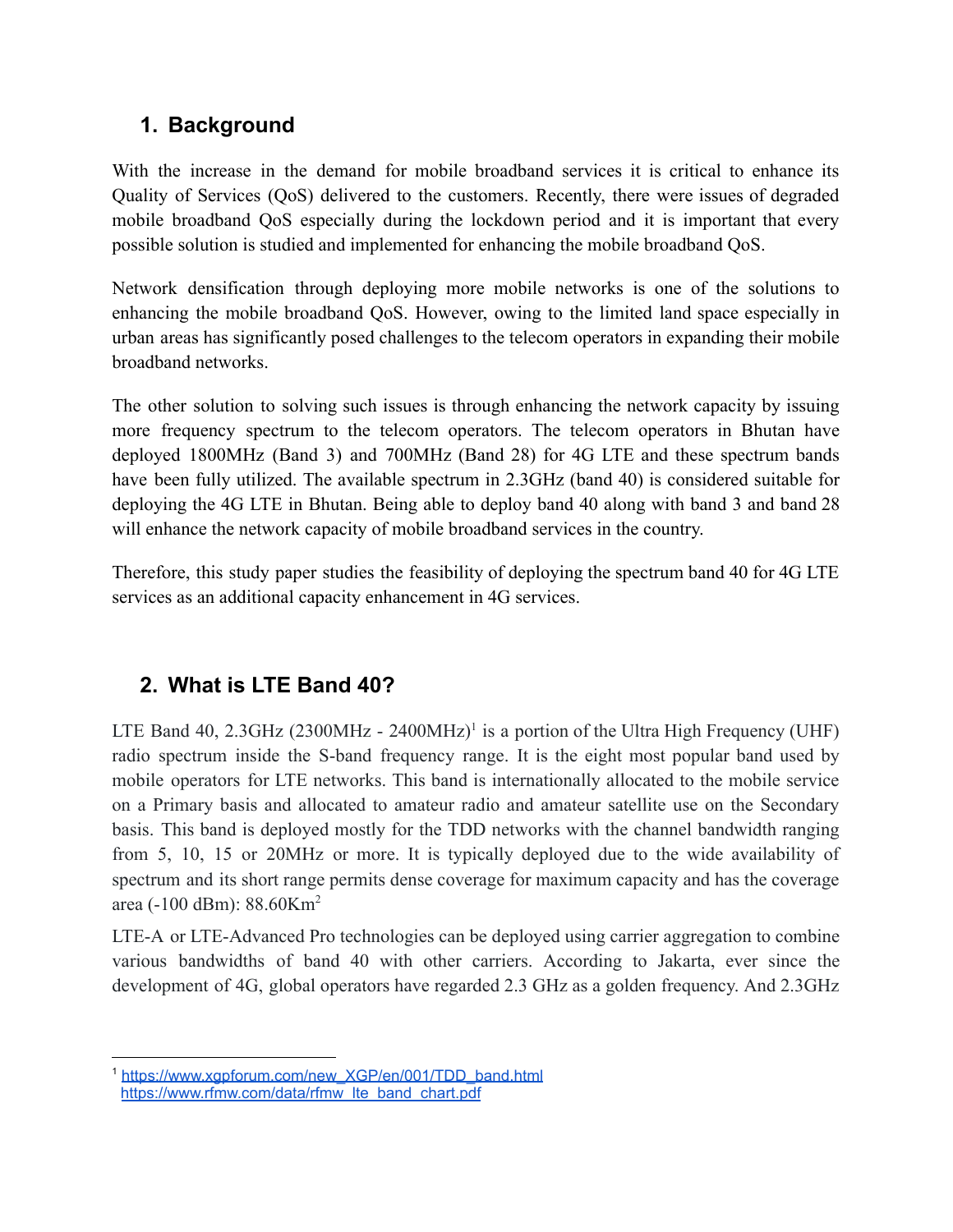provides both capacity and coverage, which 5G also makes full use of to boost the existing 4G performance<sup>2</sup>.

For this frequency band the most common bandwidth is 20MHz which is allocated by 81.8% of the operators that have currently deployed LTE in this band.<sup>3</sup>

#### <span id="page-3-0"></span>**3. Services Which Uses 2.3GHz**

Since the 2.3GHz band is a part of the S band (2 - 4)GHz, globally, it is used for various purposes such as Cellular mobile broadband, Wifi, Wimax, Amateur radio and Satellite communication.<sup>4</sup> Depending on the country, (2.3 - 2.4)GHz may be used for other purposes too.

For Bhutan, the band is currently being used for Amateur radio services and it is not yet deployed for the Cellular mobile broadband.

#### <span id="page-3-1"></span>**4. Frequency that operators have deployed for 4G LTE in Bhutan**

The Bhutan has two mobile network operators:

- I. Bhutan Telecom Limited (B-Mobile)
- II. Tashi InfoComm Limited (TashiCell)

The table below shows the frequencies that the operators have deployed for 4G LTE services in Bhutan.

| Sl. No | <b>Operators</b> | Frequencies deployed for 4G<br>LTE | Remarks |
|--------|------------------|------------------------------------|---------|
|        | <b>B-Mobile</b>  | 1800MHz (B3), 700MHz (B28)         |         |
|        | TashiCell        | 1800MHz (B3), 700MHz (B28)         |         |

<sup>2</sup> <https://jakartaglobe.id/special-updates/23ghz-band-to-speed-up-ict-industry-growth/>

<sup>3</sup> <https://halberdbastion.com/technology/cellular/4g-lte/lte-frequency-bands/b40-2300-mhz>

<sup>4</sup> [https://en.wikipedia.org/wiki/2.4\\_GHz\\_radio\\_use](https://en.wikipedia.org/wiki/2.4_GHz_radio_use)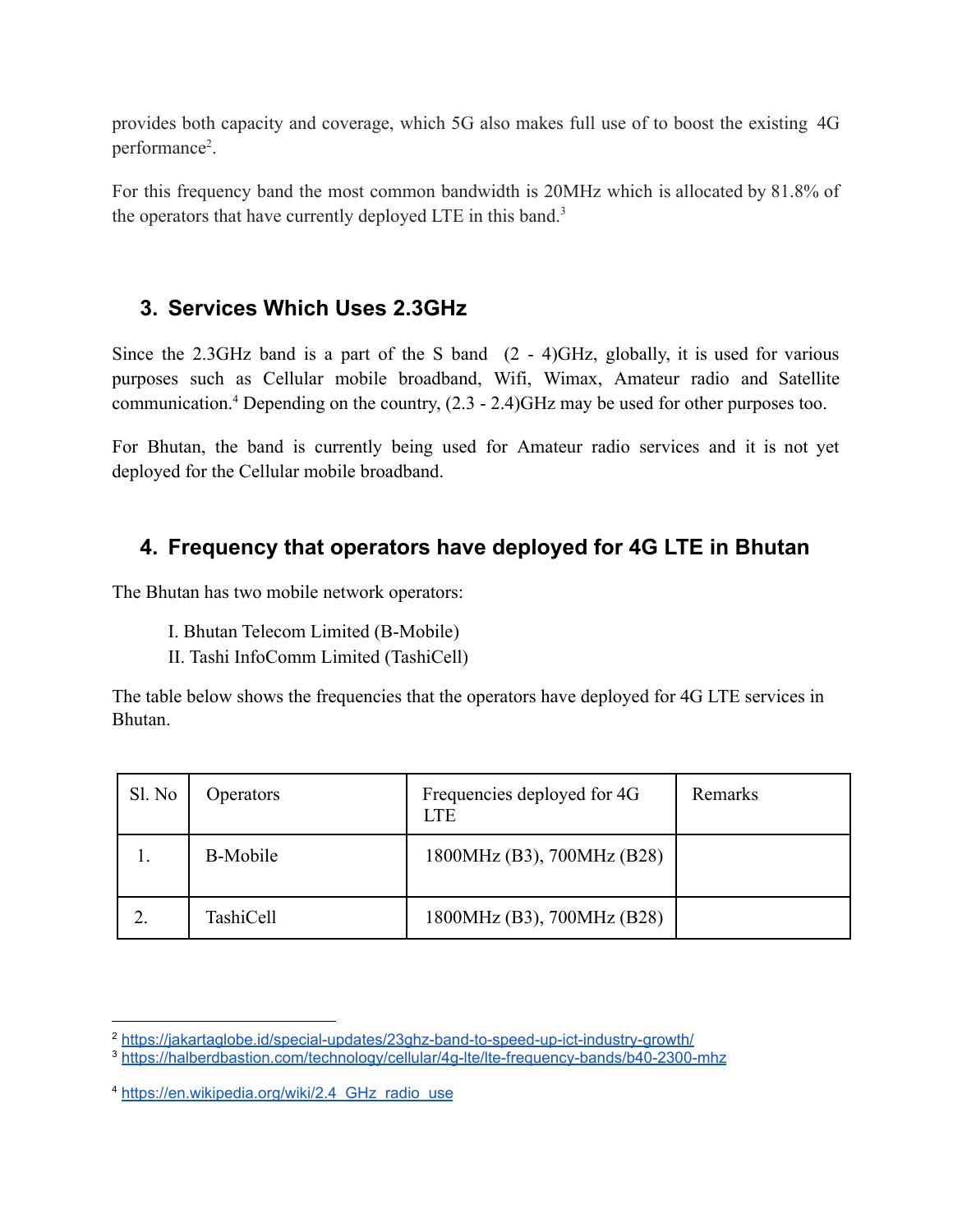#### <span id="page-4-0"></span>**5. Frequency that operators have deployed for LTE in other countries**

More LTE networks have been deployed at 1800 MHz (band 3) than in any other frequency band in other countries. Band 3 is now widely used throughout Europe, Asia Pacific (APAC) and MEA is also deployed in selected countries in South America. Band 3 is now used by just over 46% of all LTE or LTE-Advanced network operators worldwide (Data from GSA's NTS database, 4 January 2019).

The second-most deployed spectrum band in the network worldwide is 800 MHz (Band 20). And the third major band in terms of global deployments is Band 7 (2600MHz), launched in 190 commercial networks<sup>5</sup>.

Indian telecom operators have received spectrum license to operate 4G LTE networks over (band 5) LTE FDD (850 MHz), band 3 FDD (1800 MHz), band 40 LTE TDD (2300 MHz), band 28  $(700MHz)$  and band 41 LTE TDD  $(2500 MHz)^6$ .

LTE frequency bands B1(2100MHz), B3 (1800MHz), B7 (2600MHz) and B8 (1800MHz) are the most common frequency bands that are deployed by the operators in Europe. Whereas LTE frequency band B2, B4, B17 and B30 are deployed by the operators in America and USA<sup>7</sup>.

| Country      | <b>Bands</b>       |
|--------------|--------------------|
| 1. India     | B5 (850MHz)        |
|              | <b>B8 (900MHz)</b> |
|              | B3 (1800MHz)       |
|              | B40 (2300MHz)      |
|              | B28 (700MHz)       |
| 2. Nepal     | B3 (1800MHz)       |
|              | B20 (800MHz)       |
| 3. Sri Lanka | B1 (2100MHz)       |
|              | B3 (1800MHz)       |
|              | <b>B8 (900MHz)</b> |

# <span id="page-4-1"></span>**6. List of LTE networks in Asia**

<sup>5</sup> <https://gsacom.com/paper/lte-ecosystem-july-2020-global-status-report/>

<sup>&</sup>lt;sup>6</sup> [https://en.wikipedia.org/wiki/List\\_of\\_LTE\\_networks\\_in\\_Asia](https://en.wikipedia.org/wiki/List_of_LTE_networks_in_Asia)

<sup>7</sup>https://gsacom.com/paper/band-3-1800-mhz-jan2019/#:~:text=Far%20more%20LTE%20networks%20have,select ed%20 countries%20in%20South%20africa.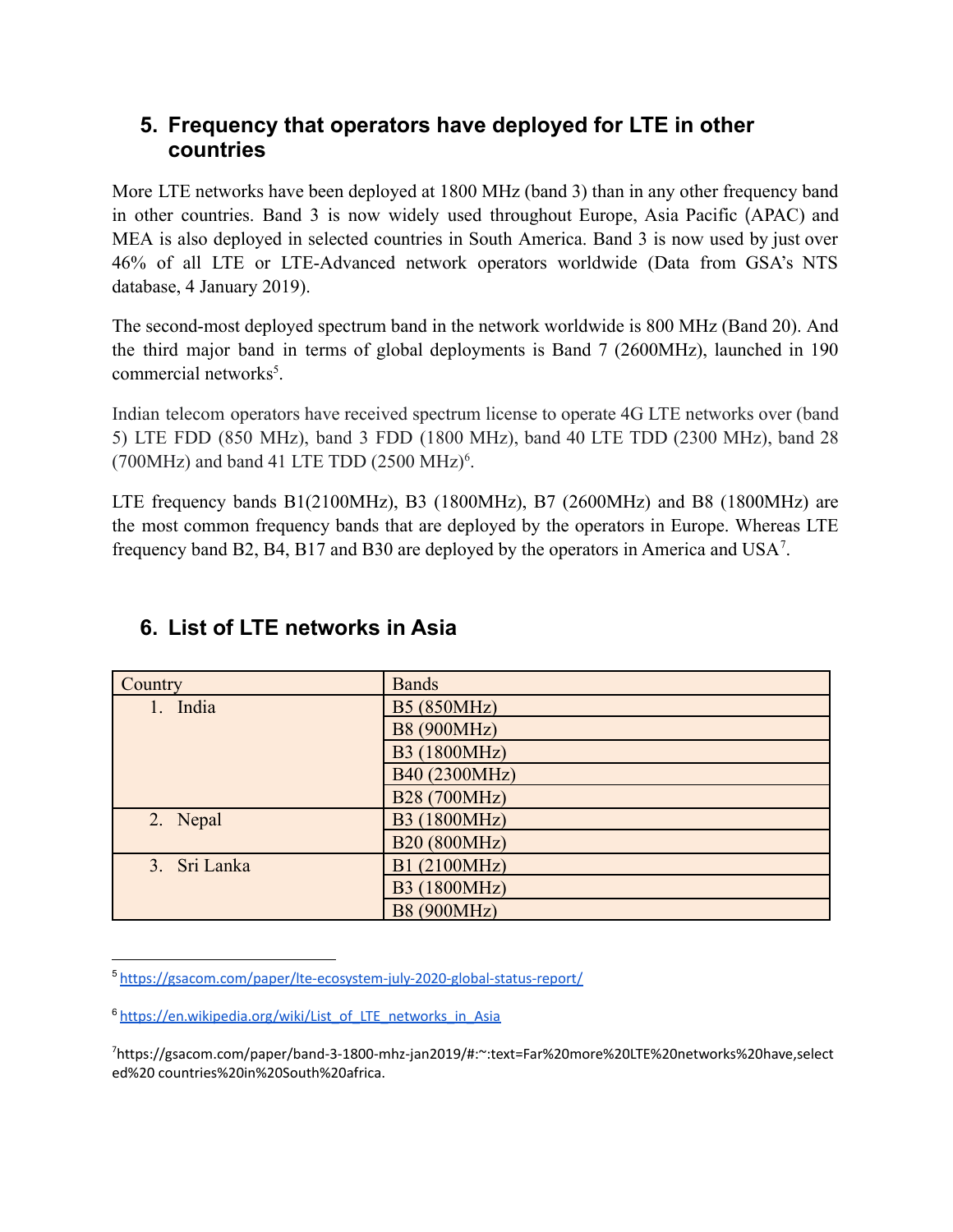| 4. Thailand                    | B1 (2100MHz)          |  |
|--------------------------------|-----------------------|--|
|                                | B3 (1800MHz)          |  |
|                                | B40 (2300MHz)         |  |
|                                | B28 (700MHz)          |  |
| 5. China                       | <b>B8 (800MHz)</b>    |  |
|                                | B39 (1900MHz)         |  |
|                                | B40 (2300MHz)         |  |
|                                | B41 (2500MHz)         |  |
| 6.<br>Japan                    | B1 (2100MHz)          |  |
|                                | B3 (1800MHz)          |  |
|                                | B28 (700MHz)          |  |
|                                | B11 (1500MHz)         |  |
|                                | B21 (1500MHz)         |  |
|                                | B18 (850MHz)          |  |
|                                | B19 (850MHz)          |  |
| 7.<br>Singapore                | B3 (1800MHz)          |  |
|                                | B7 (2600MHz)          |  |
|                                | <b>B8 (900MHz)</b>    |  |
|                                | B28 (planned auction) |  |
| South Korean<br>8 <sub>1</sub> | <b>B8 (900MHz)</b>    |  |
|                                | B3 (1800MHz)          |  |
|                                | B1 (2100MHz)          |  |
|                                | B7 (2600MHz)          |  |
|                                | B28 (planned auction) |  |
| 9. Bangladesh                  | B1 (2100MHz)          |  |
|                                | B3 (1800MHz)          |  |
| 10. Malaysia                   | B28 (700MHz)          |  |
|                                | B20 (800MHz)          |  |
|                                | <b>B5 (850MHz)</b>    |  |
|                                | <b>B8 (900MHz)</b>    |  |
|                                | B40 (2300MHz)         |  |
|                                | B7 (2600MHz)          |  |
| 11. Afghanistan                | B3 (1800MHz)          |  |
|                                |                       |  |
| 12. Philippines                | B3 (1800MHz)          |  |
|                                | <b>B5 (850MHz)</b>    |  |
|                                | B28 (700MHz)          |  |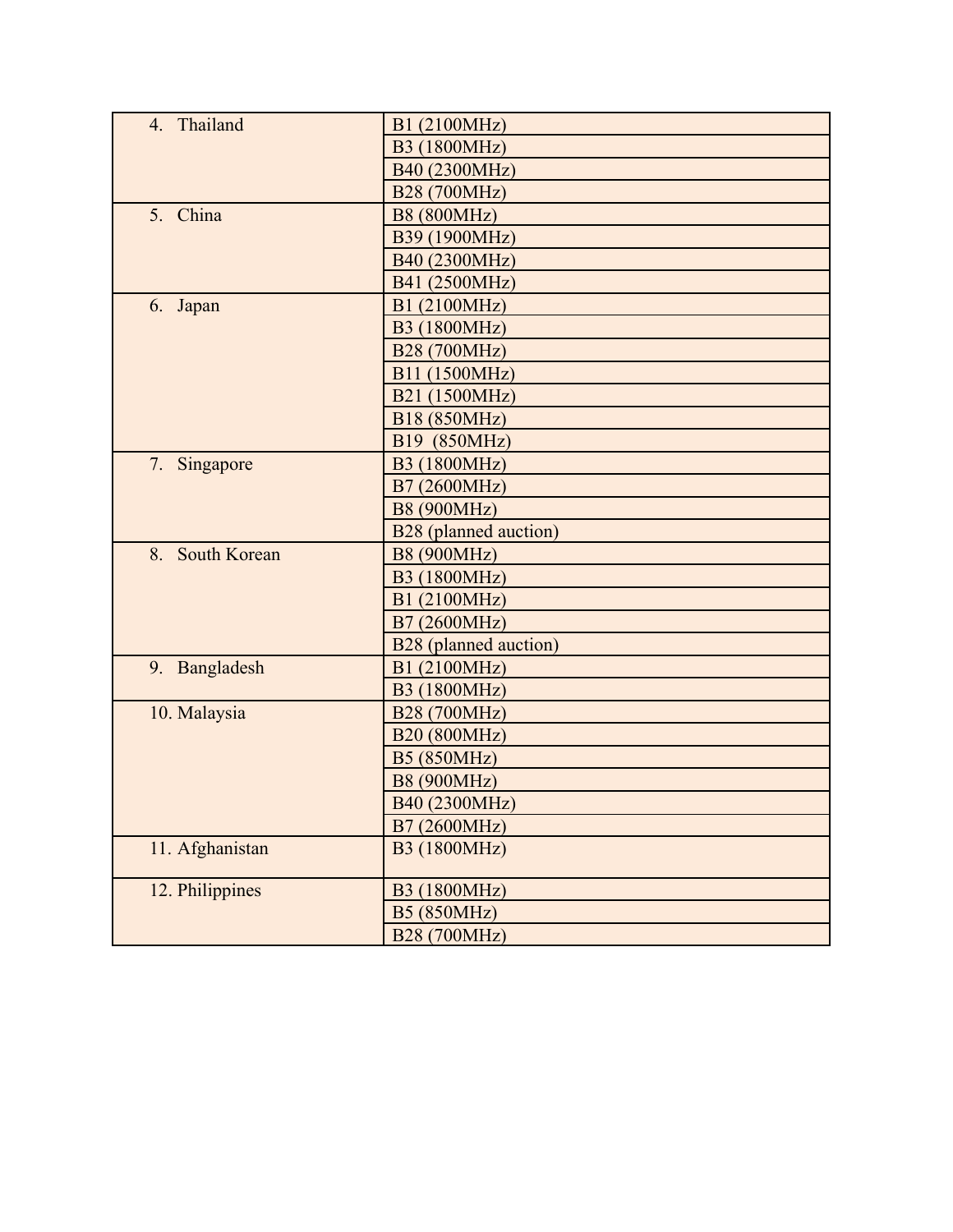#### <span id="page-6-0"></span>**7. 2.3GHz Spectrum Allocation as per National Radio Rules and Regulations 2021**

As per the National Frequency Allocation Table of Bhutan, the Primary Services allocation in 2.3GHz are for Fixed and Mobile services and the Radiolocation. The Amateur Radio is in the Secondary Services.

The table below shows the frequency allocation table for 2.3GHz

|                                                                                                                                                                                  | <b>Allocation to services</b>                                                                                                                                                                                                     |                 |                                                                                                                                                                                                                                                                                  |
|----------------------------------------------------------------------------------------------------------------------------------------------------------------------------------|-----------------------------------------------------------------------------------------------------------------------------------------------------------------------------------------------------------------------------------|-----------------|----------------------------------------------------------------------------------------------------------------------------------------------------------------------------------------------------------------------------------------------------------------------------------|
| <b>Region 1</b>                                                                                                                                                                  | <b>Region 2</b>                                                                                                                                                                                                                   | <b>Region 3</b> | <b>Bhutan</b>                                                                                                                                                                                                                                                                    |
| 2 170-2 200                                                                                                                                                                      | <b>FIXED</b><br><b>MOBILE</b><br>MOBILE-SATELLITE (space-to-Earth) 5.351A<br>5.388 5.389A 5.389F                                                                                                                                  |                 | 2 170-2 200<br><b>FIXED</b><br><b>MOBILE</b><br>MOBILE-SATELLITE (space-to-<br>Earth) 5.351A                                                                                                                                                                                     |
| 2 200-2 290                                                                                                                                                                      | SPACE OPERATION (space-to-Earth) (space-to-<br>space)<br>EARTH EXPLORATION-SATELLITE (space-to-<br>Earth) (space-to-space)<br><b>FIXED</b><br><b>MOBILE 5.391</b><br>SPACE RESEARCH (space-to-Earth)<br>(space-to-space)<br>5.392 |                 | 5.388 5.389A 5.389F<br>2 200-2 290<br>SPACE OPERATION (space-to-<br>Earth) (space-to-space)<br><b>EARTH EXPLORATION</b><br>SATELLITE (space-to-Earth)<br>(space-to-space)<br><b>FIXED</b><br><b>MOBILE 5.391</b><br>SPACE RESEARCH (space-to-Earth)<br>(space-to-space)<br>5.392 |
| 2 290-2 300                                                                                                                                                                      | <b>FIXED</b><br>MOBILE except aeronautical mobile<br>SPACE RESEARCH (deep space) (space-to-Earth)                                                                                                                                 |                 | 2 290-2 300<br><b>FIXED</b><br><b>MOBILE</b> except aeronautical mobile<br>SPACE RESEARCH (deep space)<br>(space-to-Earth)                                                                                                                                                       |
| 2 300-2 450<br><b>FIXED</b><br><b>MOBILE 5.384A</b><br>Amateur<br>Radiolocation<br>5.150 5.282 5.395<br>2 450-2 483.5<br><b>FIXED</b><br><b>MOBILE</b><br>Radiolocation<br>5.150 | 2 300-2 450<br><b>FIXED</b><br>MOBILE 5.384A<br><b>RADIOLOCATION</b><br>Amateur<br>5.150 5.282 5.393 5.394 5.396<br>2 450-2 483.5<br><b>FIXED</b><br><b>MOBILE</b><br><b>RADIOLOCATION</b><br>5.150                               |                 | 2 300-2 450<br><b>FIXED</b><br><b>MOBILE 5.384A</b><br><b>RADIOLOCATION</b><br>Amateur<br>5.150 5.282 5.393 5.394 5.396<br>2 450-2 483.5<br><b>FIXED</b><br><b>MOBILE</b><br><b>RADIOLOCATION</b><br>5.150                                                                       |

2 170-2 520 MHz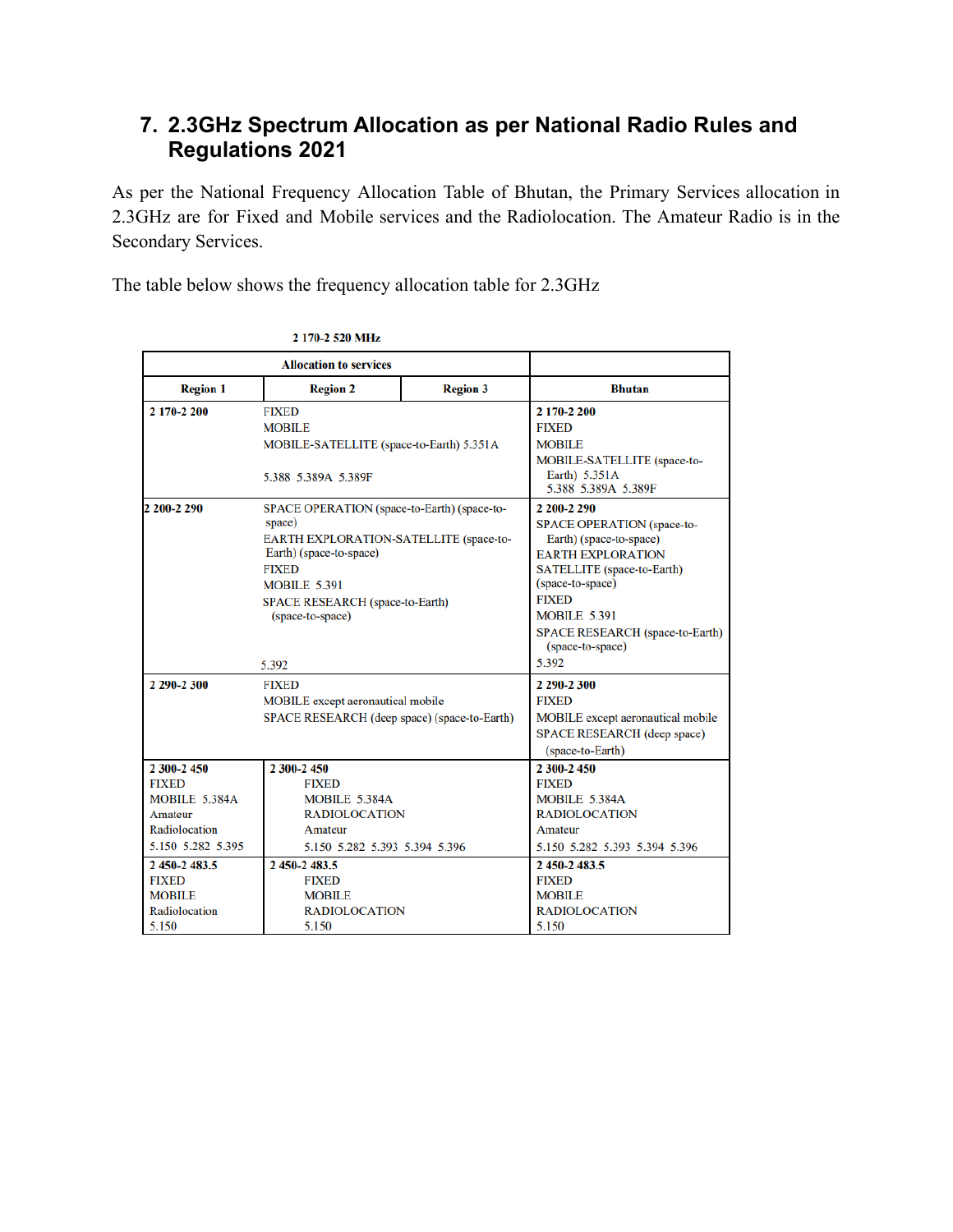# <span id="page-7-0"></span>**8. The Countries and Operators Which Deployed 2.3GHz for 4G LTE**

| <b>Countries</b>            | <b>Operators</b>                                |
|-----------------------------|-------------------------------------------------|
| Australia                   | Optus<br>nbn                                    |
| Azerbaijan                  | <b>Baktelecom</b>                               |
| Canada                      | <b>Telus</b>                                    |
| China                       | China Mobile<br>China Unicom<br>China Telecom   |
| Côte d'Ivoire               | YooMee Côte d'Ivoire                            |
| Gambia                      | Netpage                                         |
| Georgia                     | Silknet                                         |
| Ghana                       | <b>Busy Ghana</b>                               |
| Hongkong                    | China Mobile HK (CMHK)<br>3HK (Three Hong Kong) |
| Indonesia                   | <b>Smartfren</b>                                |
| India                       | Airtel<br><b>Reliance Jio</b><br>Vodafone Idea  |
| Iraq                        | <b>Goran Net</b>                                |
| Mongolia                    | Unitel                                          |
| <b>Aotearoa New Zealand</b> | <b>Spark New Zealand</b>                        |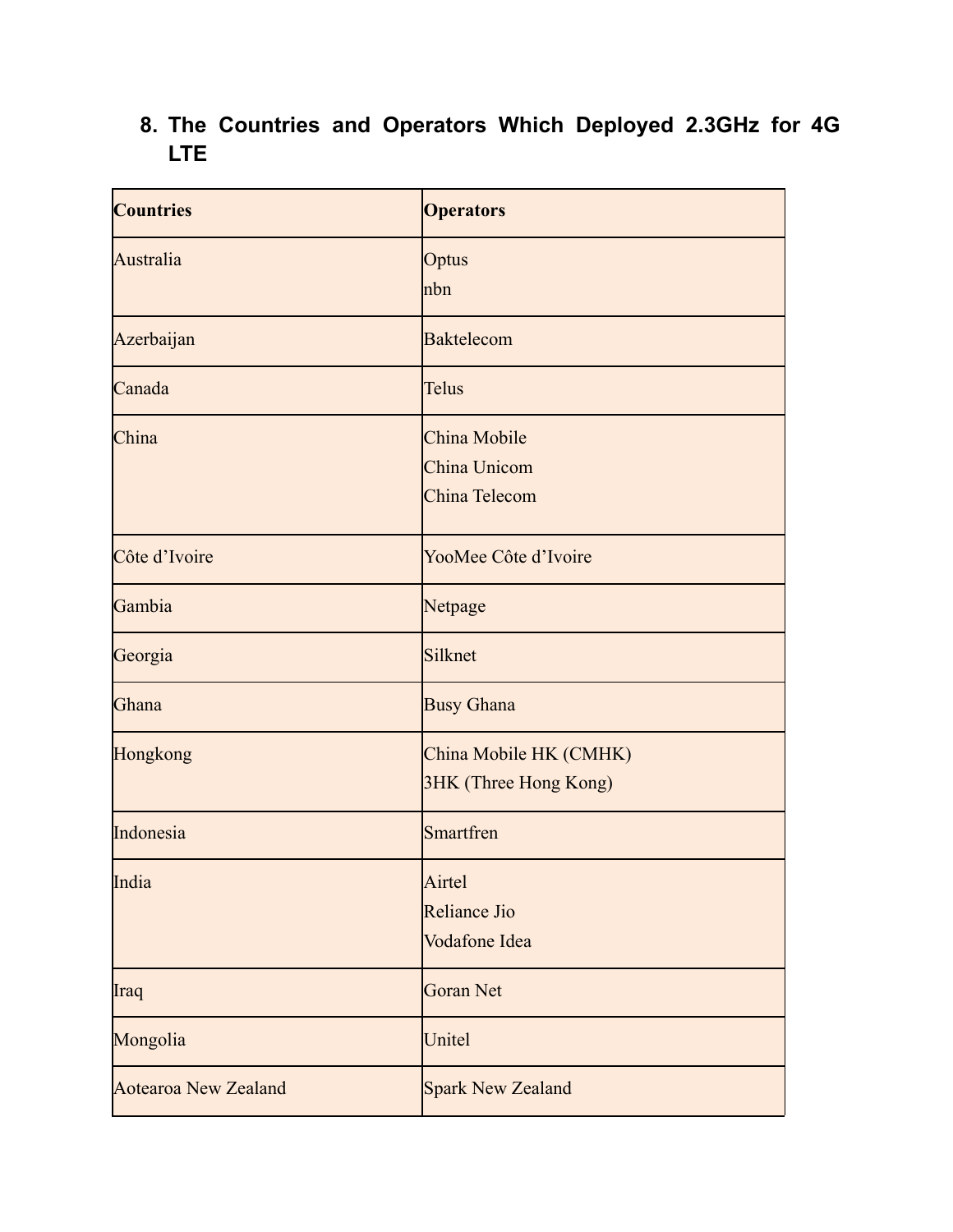| Nigeria               | <b>VDT Communications</b>                                 |  |
|-----------------------|-----------------------------------------------------------|--|
| Oman                  | Omantel<br>Ooredoo Oman                                   |  |
| Philippines           | <b>Smart Philippines</b><br><b>Globe Telecom</b>          |  |
| Russia                | <b>MTS Russia</b><br>Tele2Russia<br>Vainakh Telecom       |  |
| Saudi Arabia          | Saudi Telecom Company (STC)                               |  |
| Sri Lanka             | Dialog Sri Lanka                                          |  |
| Tanzania              | <b>TTCL</b><br><b>Smart Telecom Tanzania</b>              |  |
| Thailand              | dtac                                                      |  |
| <b>United Kingdom</b> | O <sub>2</sub> UK                                         |  |
| <b>Uzbekistan</b>     | <b>EVO</b>                                                |  |
| Zambia                | Zamtel<br><b>Vodafone Zambia</b><br>Liquid Telecom Zambia |  |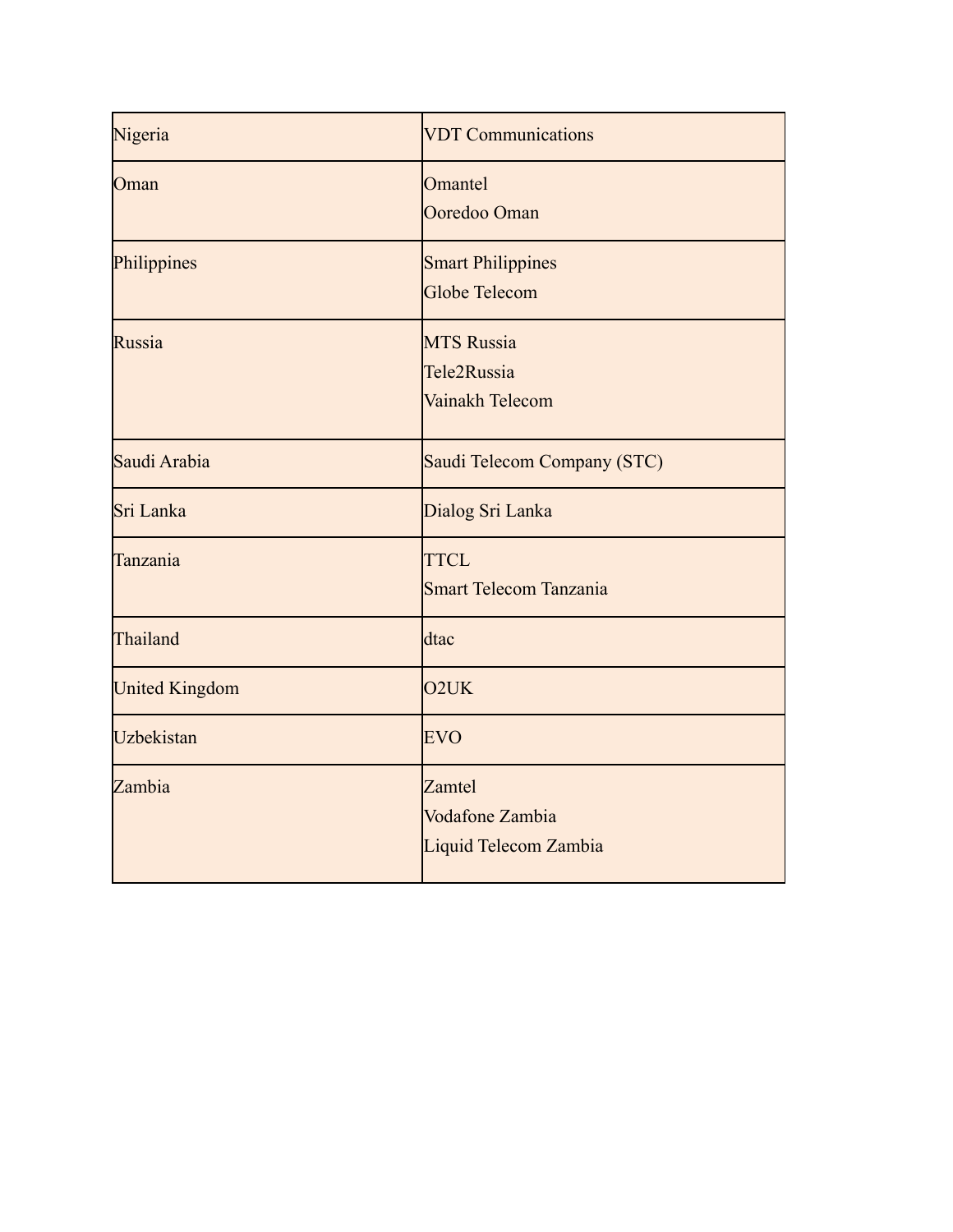# <span id="page-9-0"></span>**9. Majority Mobile handsets brands available in Bhutan**

The Authority carried out the survey and analysis of the various mobile handsets available in the market of Bhutan. Some of the available mobile handsets and their compatibility with band 3 and band 40 are mentioned in the table below:

| S1.<br>No | <b>Brands</b>  | Models                             | Band 3 (1800 MHz) | Band 40 (2300MHz) |
|-----------|----------------|------------------------------------|-------------------|-------------------|
|           |                | Galaxy note 20<br>(Nu.67,990)      | Yes               | Yes               |
|           |                | Galaxy note 20 Ultra<br>(12GB RAM) | Yes               | Yes               |
| 1.        | <b>Samsung</b> | Galaxy Z fold 3(12GB<br>RAM)       | Yes               | Yes               |
|           |                | M51(8GB RAM,<br>Nu.24,990)         | Yes               | Yes               |
|           |                | M51(6GB RAM,<br>Nu.22,990)         | Yes               | Yes               |
|           |                | A52s (8GB RAM)                     | Yes               | Yes               |
|           |                | A52s (6GB RAM)                     | Yes               | Yes               |
|           |                | A52 (6GB RAM)                      | Yes               | Yes               |
|           |                | $A72$ (8GB RAM)                    | Yes               | Yes               |
|           |                | F62 (8/6GB RAM)                    | Yes               | Yes               |
|           |                | F42(8GB RAM)                       | Yes               | Yes               |
|           |                | A32 (6GB RAM)                      | Yes               | Yes               |
|           |                | A22 (6GB RAM)                      | Yes               | Yes               |
|           |                | F22 (6GB RAM)                      | Yes               | Yes               |
|           |                | M12 (6GB RAM)                      | Yes               | Yes               |
|           |                | A51(Nu.21,590)                     | Yes               | Yes               |
|           |                | M31s (8GB RAM,<br>Nu.19,690)       | Yes               | Yes               |
|           |                | Tab A7 (2020)<br>(Nu.19,390)       | Yes               | Yes               |
|           |                | M31 (8GB<br>RAM, Nu.18,690)        | Yes               | Yes               |
|           |                | M31s (6GB RAM,<br>Nu.17,890)       | Yes               | Yes               |
|           |                | M31 (6GB, 128GB,<br>Nu.16,190)     | Yes               | Yes               |
|           |                | M21 (128GB, Nu.14,590)             | Yes               | Yes               |
|           |                | A <sub>2</sub> 1s (128GB, 14,190)  | Yes               | Yes               |
|           |                | M21 (64GB, Nu.12,990)              | Yes               | Yes               |
|           |                | A20s (64GB, Nu.12,190)             | Yes               | Yes               |
|           |                | A21s (64GB, Nu.12,190)             | Yes               | Yes               |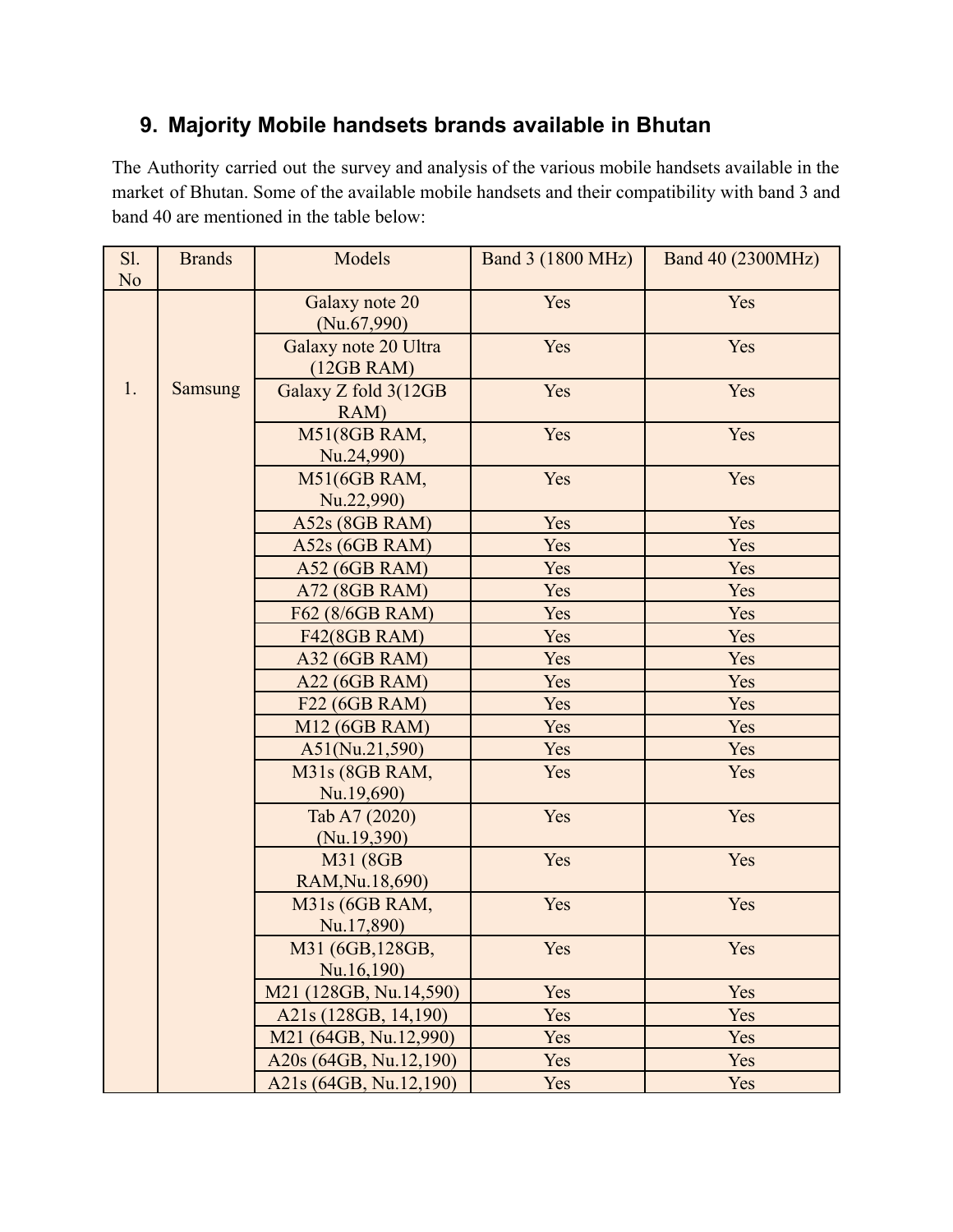|    |             | Tab A8 (2019,                                                 | Yes        | Yes            |
|----|-------------|---------------------------------------------------------------|------------|----------------|
|    |             | Nu.10,990)                                                    |            |                |
|    |             | A20s (32GB, Nu.10,490)                                        | Yes        | Yes            |
|    |             | M11 (Nu.9790)                                                 |            |                |
|    |             | M02s (64GB, Nu.9,190)                                         | Yes        | Yes            |
|    |             | M02s (32GB, Nu.8,390)                                         | Yes        | Yes            |
|    |             | A $10s$ (3GB                                                  | Yes        | Yes            |
|    |             | RAM, Nu.8190)                                                 |            |                |
|    |             | A10s (2GB RAM)                                                | Yes        | N <sub>o</sub> |
|    |             | M01 (Nu.7,490)                                                | Yes        | Yes            |
|    |             | M02 (3GB RAM,                                                 | Yes        | Yes            |
|    |             | Nu.7,190)                                                     |            |                |
|    |             | M02 (2GB RAM,                                                 | Yes        | Yes            |
|    |             | Nu.6,690)                                                     |            |                |
|    |             | Galaxy M01 Core 32GB                                          | Yes        | Yes            |
|    |             | (Nu.5,490)                                                    |            |                |
|    |             | Galaxy M01 Core 16GB                                          | Yes        | Yes            |
|    |             | (Nu.4,590)                                                    |            |                |
|    |             | V20 Pro (8+128G,                                              | Yes        | Yes            |
| 2. |             | Nu.27,990)                                                    | Yes        | Yes            |
|    |             | $Y15A(8+128G,$<br>Nu.16990)                                   |            |                |
|    |             | Y31 (6+128G,                                                  | Yes        | Yes            |
|    |             | Nu.15,990)                                                    |            |                |
|    | <b>VIVO</b> | Y20G (6+128G,                                                 | Yes        | Yes            |
|    |             | Nu.14,490)                                                    |            |                |
|    |             | Y30 (6+128G,                                                  | Yes        | Yes            |
|    |             | Nu.14,490)                                                    |            |                |
|    |             | Y12S (3+32G, Nu.9,490)                                        | Yes        | Yes            |
|    |             | X50 Pro (8+256G,                                              | Yes        | Yes            |
|    |             | Nu.47,990)                                                    |            |                |
|    |             | Y20 (4+64G, Nu.12,490)                                        | Yes        | Yes            |
|    |             | $Y20 (6+64G, Nu.13,490)$                                      | Yes        | Yes            |
|    |             | $Y20i (3+64G, Nu.10,990)$                                     | Yes        | Yes            |
|    |             | $V20(8+128G,$                                                 | Yes        | Yes            |
|    |             | Nu.23,990)                                                    |            |                |
|    |             | $V20(8+256G,$                                                 | Yes        | Yes            |
|    |             | Nu.26,990)                                                    |            |                |
|    |             | Y91i (2+32G, Nu.7,490)                                        | Yes<br>Yes | Yes<br>Yes     |
|    |             | Y91i (3+32G, Nu.7,990)<br>Y <sub>11</sub> $(3+32G, Nu.8,990)$ | Yes        | Yes            |
|    |             | $Y12(3+64G, Nu.10,490)$                                       | Yes        | Yes            |
|    |             | Y50 (8+128G,                                                  | Yes        | Yes            |
|    |             | Nu.15,990)                                                    |            |                |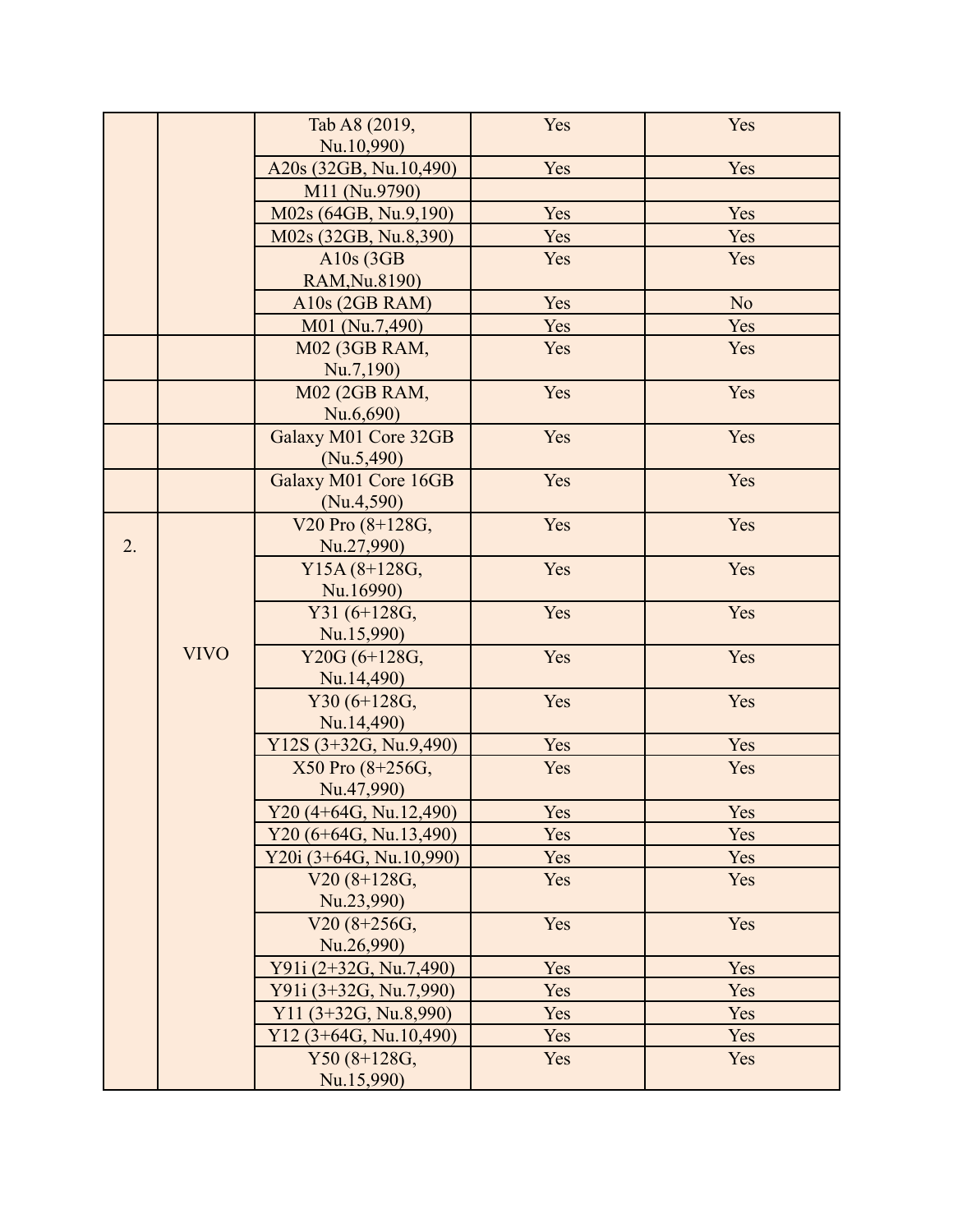|                  |             | Y19 (8+128G,             | Yes | Yes |
|------------------|-------------|--------------------------|-----|-----|
|                  |             | Nu.23,920)               |     |     |
|                  |             | Y15 (4+64G, Nu.11,990)   | Yes | Yes |
|                  |             | S1 PRO (8+128G,          | Yes | Yes |
|                  |             | Nu.18,490)               |     |     |
|                  |             | $V19(8+256G,$            | Yes | Yes |
|                  |             | Nu.26,990)               |     |     |
|                  |             | Y30 (4+128G,             | Yes | Yes |
|                  |             | Nu.13,490)               |     |     |
|                  |             | V20SE (8+128G,           | Yes | Yes |
|                  |             | Nu.18,990)               |     |     |
|                  |             | Y20A                     | Yes | Yes |
|                  |             | <b>Y51A</b>              | Yes | Yes |
|                  |             | <b>Y51</b>               | Yes | Yes |
|                  |             | <b>Y21 (4GB RAM)</b>     | Yes | Yes |
|                  |             | <b>Y53s (8GB RAM)</b>    | Yes | Yes |
|                  |             | V21e (8GB RAM)           | Yes | Yes |
|                  |             | <b>V21 (8GB RAM)</b>     | Yes | Yes |
|                  |             | OPPO A8                  | Yes | Yes |
| 3.               | <b>OPPO</b> | OPPO A11                 | Yes | Yes |
|                  |             | OPPO A5                  | Yes | Yes |
|                  |             | IPhone 11 (64GB)         | Yes | Yes |
|                  |             | <b>IPhone 11 (128GB)</b> | Yes | Yes |
|                  |             | IPhone $12(64GB)$        | Yes | Yes |
| $\overline{4}$ . | Apple       | <b>IPhone 12 (128GB)</b> | Yes | Yes |
|                  |             | IPhone 12 Pro (128GB)    | Yes | Yes |
|                  |             | IPhone 12 Pro (256GB)    | Yes | Yes |
|                  |             | IPhone 12 Pro Max        | Yes | Yes |
|                  |             | (128GB)                  |     |     |
|                  |             | IPhone 12 Pro Max        | Yes | Yes |
|                  |             | (256GB)                  |     |     |
|                  |             | <b>IPhone 8 plus</b>     | Yes | Yes |
|                  |             | Redmi 9A                 | Yes | Yes |
| 5.               | Redmi       | Redmi 7A                 | Yes | Yes |
|                  |             | Redmi note 8             | Yes | Yes |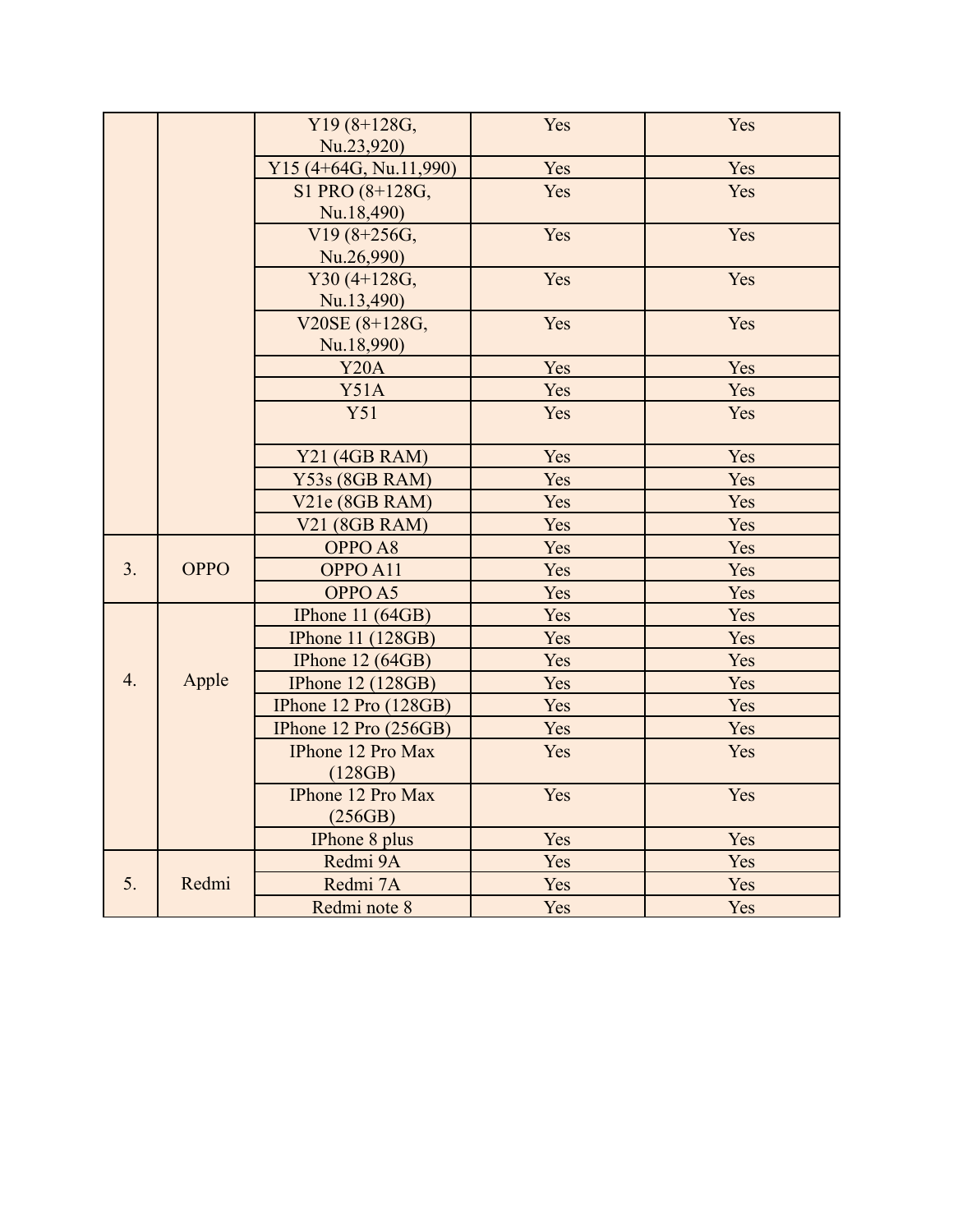# <span id="page-12-0"></span>**10. Possible Interference with Other Radio Services**

Band 40 is adjacent to the ISM band (2.4GHz - 2.5GHz), which may cause interference if all the 100 MHz spectrum in Band 40 is utilized and no guard bands are specified. The ISM band in 2.4GHz frequency is used by Wifi, Bluetooth, Microwave oven, Audio-visual devices and smart power meters. There may be interference on devices using 2.4 GHz for their operation if the proper guard band is not specified between 2.3GHz and 2.4GHz.

However, some of the literature shares the possibility of coexistence of LTE in Band 40 with the devices using 2.4GHz band (ISM) as mentioned below:

1) LTE and Wi-fi

A study conducted by Phil Kesby, Phil Brown, Phil Ray of Arqiva (Telecommunications company) for the Ofcom (UK's regulatory body for communication services) found that the median blocking level for Wi-Fi devices in presence of LTE waveform is -32.8dBmwhich could be reduced if the Wi-Fi devices have integrated LTE rejection filters. The throughput reduction of all the Wi-Fi devices under test were similar when a LTE network was introduced. The study was conducted in laboratory conditions therefore the authors confirm the need to do the test in live scenarios.<sup>8</sup>

Another report from Ofcom concludes that Wi-Fi devices could be affected by the new LTE base stations but in all the scenarios they considered, the interference would be minimal and consumers could possibly mitigate the interference.<sup>9</sup>

The studies are based on only if the Wi-fi devices and the LTE network uses the same frequency which will not be the case with band 40.

#### 2) LTE and Bluetooth equipment operating in the ISM band

Certain devices use bluetooth in the ISM band and since the ISM band is adjacent to band 40, there are possible risks of interference and blocking. LTE in band 40 could cause interference in bluetooth devices by two dominant mechanisms. The first is through out of band emissions from the LTE signal falling into Bluetooth band and appearing as co-channel interference. The second mechanism is through blocking, which is the result of strong out of band signals driving the Bluetooth receiver front-end into compression and thus reducing the gain to the wanted signal.

<sup>8</sup> [https://www.ofcom.org.uk/\\_\\_data/assets/pdf\\_file/0021/77034/arqiva\\_annex\\_report.pdf](https://www.ofcom.org.uk/__data/assets/pdf_file/0021/77034/arqiva_annex_report.pdf)

<sup>&</sup>lt;sup>9</sup> https://www.ofcom.org.uk/ data/assets/pdf\_file/0019/36037/updated-analysis.pdf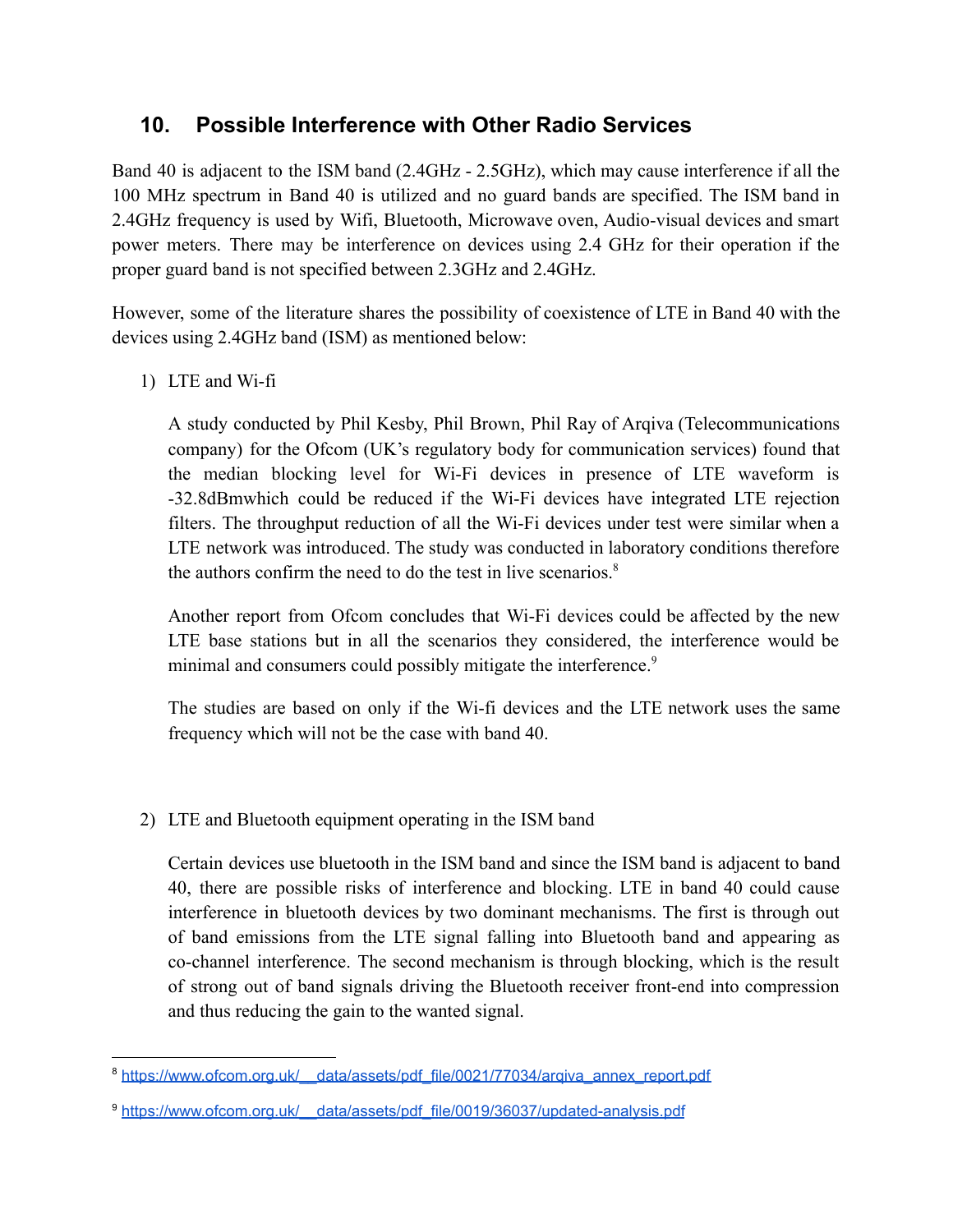The study conducted by Macltd for Ofcom concluded that the presence of TDD LTE signals causes a measurable but low-level interference effect to the Bluetooth channels at the low end of the ISM band. However, Bluetooth devices operating with Frequency Hopping enabled were<sup>10</sup> found to be very robust to the LTE signal.

However, it can be mitigated by ensuring that there are no out of band emissions from the LTE networks deployed in 2.3GHz.

3) LTE and other devices operating in the ISM band

Along with Wi-Fi devices and Bluetooth devices, the ISM band is used by ZigBee, medical monitoring equipment and assistive listening devices (ALDs). Similar to the conclusions drawn on Wi-Fi devices and Bluetooth devices, the ZigBee devices and ALDs have a very low risk of interference from LTE base stations. However, it is advised that network operators should closely work with Hospitals if there are plans for establishing base stations near a hospital to ensure that there is no interference to the hospital system.

There are some amateur radio services in the 2.3GHz band. Deploying LTE in band 40 could possibly interfere with the amateur radio services and vice versa. However, the amateur radio services are Secondary in nature of allocation as per the National Frequency Allocation Table of Bhutan. The amateur radio services have frequencies in 2300–2310 MHz (lower segment),  $2390-2450$  MHz (upper segment<sup>11</sup>) which can be ensured by enabling the guard band.

# <span id="page-13-0"></span>**11. Advantages of Deploying 2.3GHz for Mobile Broadband**

The advantages of deploying LTE in band 40 are:

- 1. **Wide availability of spectrum:** Along with requiring no duplex spacing, band 40 has a wide bandwidth of 100MHz which can provide better performance. It can be deployed as the capacity enhancement to the mobile broadband services along with the other spectrum band.
- 2. **Dense coverage:** Its short range permits deployment in dense areas where with its wide bandwidth, it can be used to its maximum capacity.

<sup>&</sup>lt;sup>10</sup> https://www.ofcom.org.uk/ data/assets/pdf\_file/0035/68795/the\_effect\_of\_tdd\_lte\_signals.pdf

<sup>&</sup>lt;sup>11</sup> [https://en.wikipedia.org/wiki/Amateur\\_radio\\_frequency\\_allocations](https://en.wikipedia.org/wiki/Amateur_radio_frequency_allocations)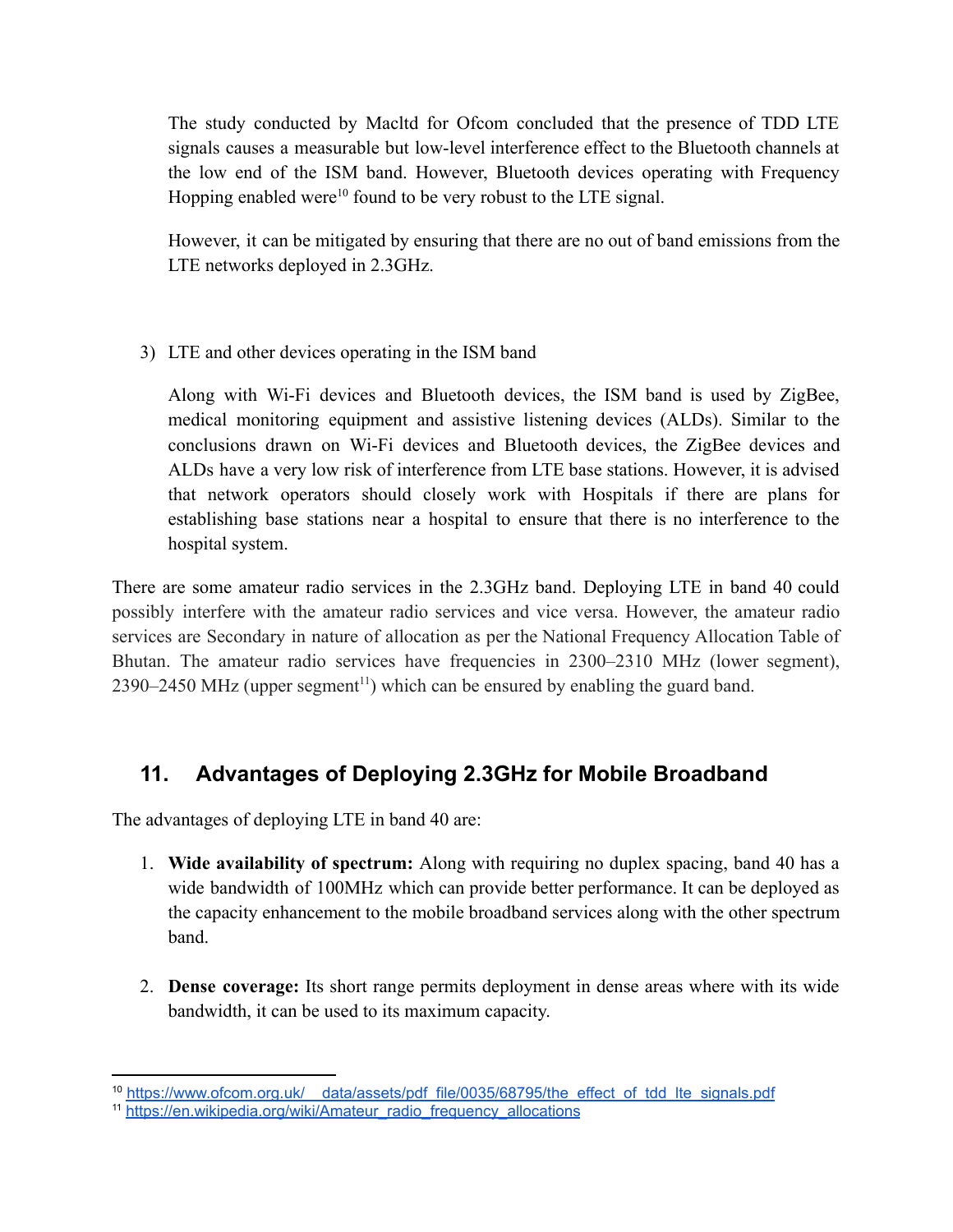- 3. **Flexibility in deploying:** Mobile network operators have the flexibility to deploy LTE using band 40 as a single band or as part of a multi-band network. Carrier aggregation can be used to combine various bandwidths of band 40 with other carriers.
- 4. **Low bandwidth deployment:** LTE TDD networks, in general, can be practically deployed using bands as low as just 10 MHz.
- 5. **Uses OFDMA modulation:** LTE TDD uses OFDMA modulation on the downlink data stream enabling the relatively simple implementation of multiple-input/multiple-output (MIMO), beamforming, and various other intelligent radio techniques.<sup>12</sup>

# <span id="page-14-0"></span>**12. Proposed 2.3GHz LTE TDD Band Plan**

The figure below is proposed for the frequency band plan to implement LTE TDD in band 40 for Bhutan.



- The 10MHz guard band is proposed at the upper and lower end of the proposed band.
- The 10MHz guard band at the upper end is proposed in order to ensure that there is no interference to the unlicensed band frequency usages for instance to Wifi, Bluetooth and other radio services. The similar guard band is also applied in the LTE band plan of UK as shown in the figure below:



12

https://www.sequans.com/wp-content/uploads/2013/07/TD-LTE\_Technology\_Roadmap\_and\_Ecosystem [White\\_Paper.pdf](https://www.sequans.com/wp-content/uploads/2013/07/TD-LTE_Technology_Roadmap_and_Ecosystem_White_Paper.pdf)